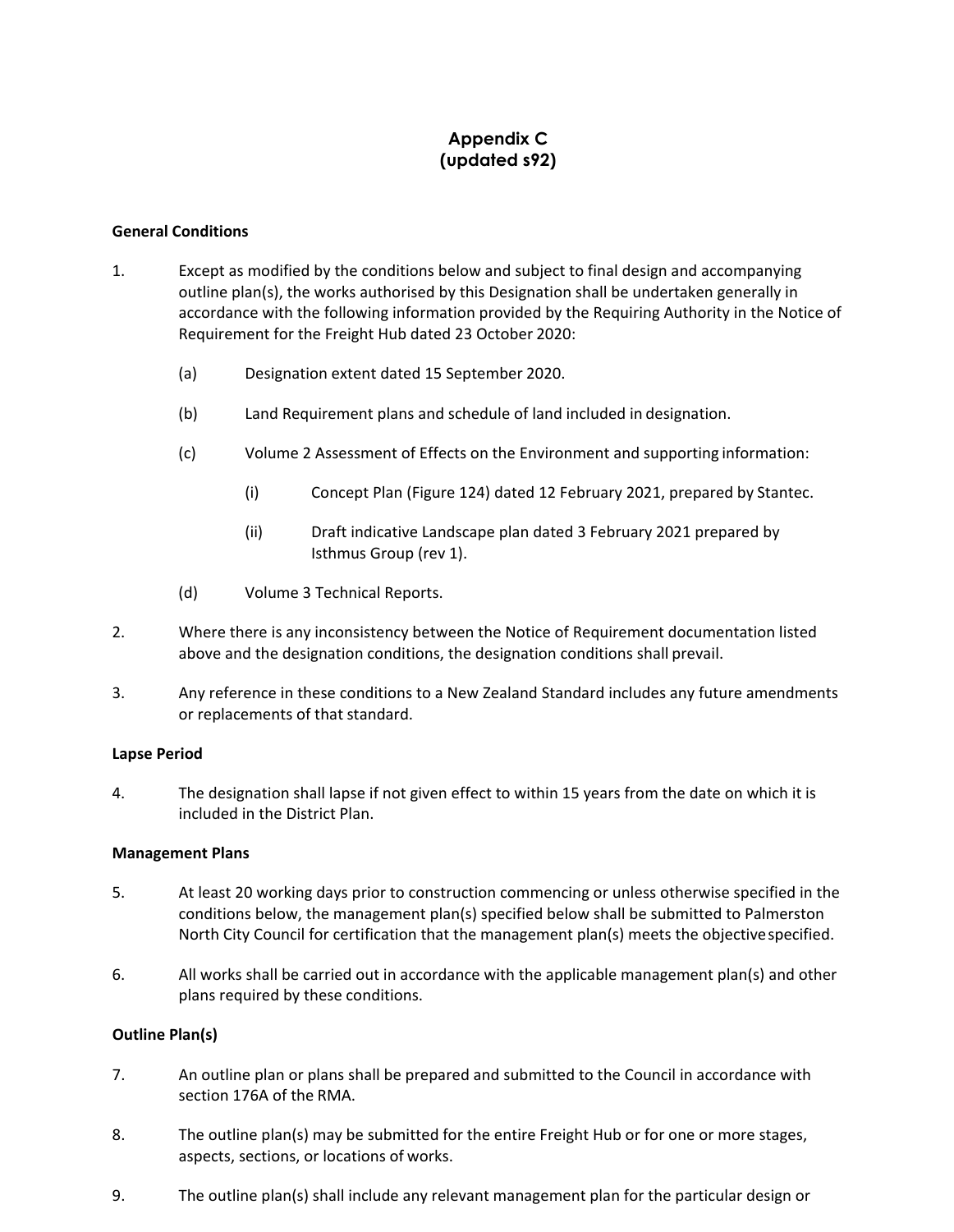construction matters being addressed in the outline plan. The following must be included in an outline plan or plans (as relevant to the particular design or construction matters being addressed):

- (a) Construction Management Plan
- (b) Construction Traffic Management Plan
- (c) Construction Noise and Vibration Management Plan
- (d) Landscape Plan
- (e) Construction Engagement Plan
- (f) Stormwater Management Plan
- (g) Stormwater Monitoring and Maintenance Plan
- (h) Road Network Integration Plan
- (i) Operational Noise and Vibration Management Plan
- (j) Operational Traffic Management Plan
- (k) Operational Dust Management Plan
- 10. The documents and plans referred to in conditio[n 9 a](#page-0-0)bove may be amended to provide updated information or reflect changes in design, construction methods or the management of effects without the need for a further outline plan where:
	- (a) amendment proposed is provided in writing to the Palmerston North City Council; and
	- (b) amendment is in general accordance with the original document or plan, or the amendment is to give effect to an amendment required under another statutory approval.

# **Communication and Engagement**

#### <span id="page-1-0"></span>Community Liaison Forum

- 11. At least 12 months prior to construction and until at least 12 months after the Freight Hub commences operation, the Requiring Authority shall establish and maintain a Community Liaison Forum.
- 12. The purpose of the Community Liaison Forum is to provide an interactive forum through which the Requiring Authority can provide information to, and receive feedback from the community on any matters relating to the construction and operation of the Freight Hub, including updates on material changes in design or activity.
- 13. The Requiring Authority shall determine the frequency of updates to the community through the forum, which shall be at least every six months during construction and 12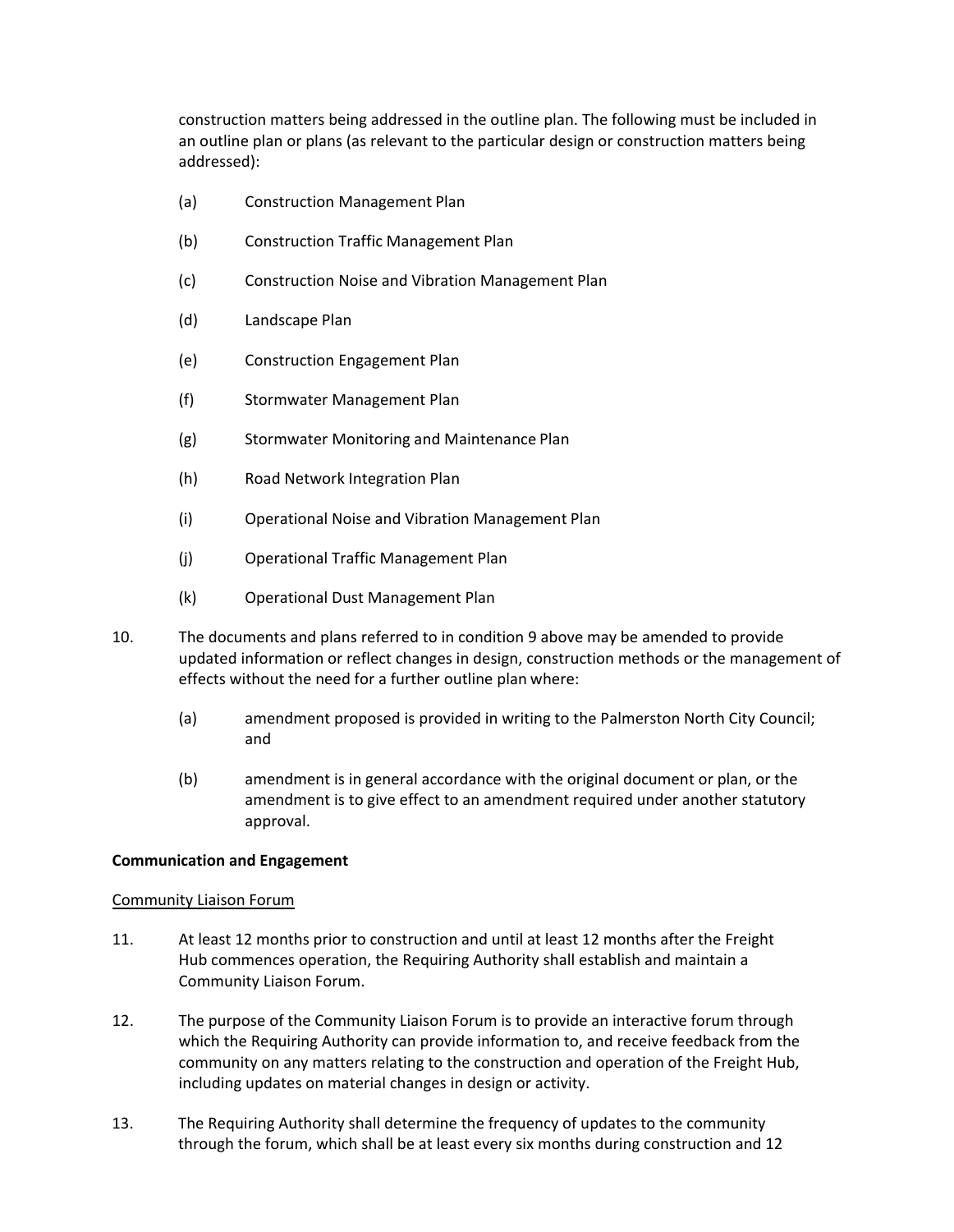months during operation.

14. The Requiring Authority shall ensure that the forum provides opportunities for the community to provide feedback, including feedback on draft management plans prepared in accordance with the conditions of this Notice of Requirement.

# Community Liaison Person

- 15. Within 12 months of the **[date the NoR is confirmed]** and until at least 12 months after the Freight Hub commences operation, the Requiring Authority shall appoint a Community Liaison Person.
- 16. The role of the Community Liaison Person is to provide a point of contact for the community on behalf of the Requiring Authority for all enquiries relating to the Freight Hub, including land acquisition, construction or operational matters.
- 17. The Community Liaison Person will be responsible for administering the Community Liaison Forum, once established in accordance with condition [11.](#page-1-0)
- <span id="page-2-0"></span>18. The Requiring Authority shall make the contact details of the Community Liaison Person available to the community.

#### Construction Engagement Plan

- 19. Prior to the commencement of construction, the Requiring Authority shall prepare a Construction Engagement Plan and implement the plan for the duration of construction.
- 20. The objective of the Construction Engagement Plan shall be to outline a process to ensure that the community is provided with construction information during construction of the Freight Hub.
- 21. The Construction Engagement Plan shall include:
	- (a) Contact details of the Community Liaison Person appointed pursuant to conditio[n18.](#page-2-0)
	- (b) A process for identifying the parties that will be communicated with, and the methods of communication.
	- (c) Information on and the methods for communicating the following:
		- (i) likely construction works and programme;
		- (ii) hours of construction where these are outside of normal working hours or on weekends or public holidays, including night-time heavy vehicle movements;
		- (iii) routes for construction vehicles, including vehicle movements and types (ie light or heavy vehicles);
		- (iv) any temporary traffic management measures, including changes to pedestrian and cycling routes, public transport and school bus routes and the reinstatement of those routes;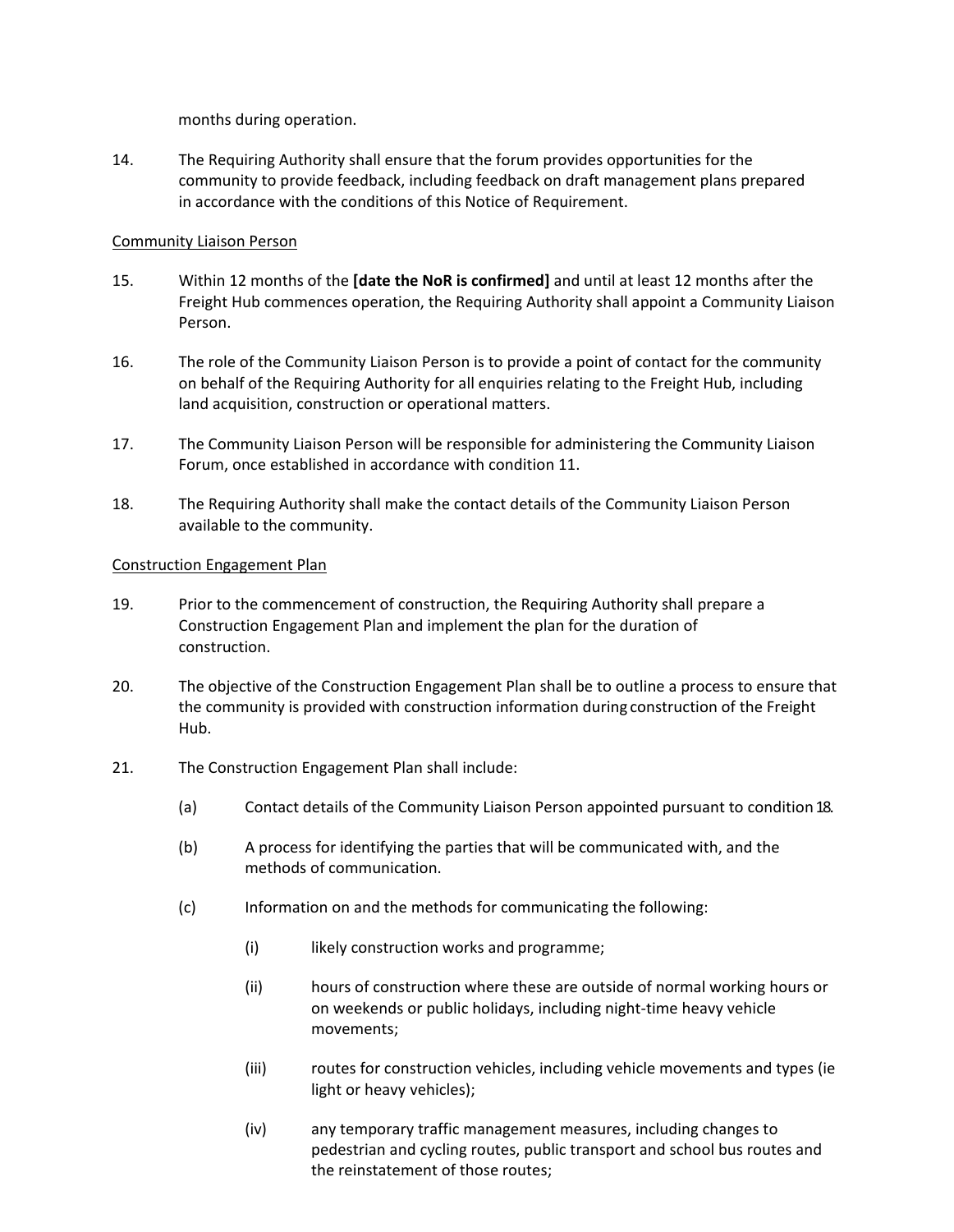- (v) progress of any construction works against key project milestones and completion dates; and
- (vi) the Construction Traffic Management Plan developed pursuant to condition [54.](#page-8-0)

#### Complaints Register

- 22. Within 12 months of **[date the NoR is confirmed]** the Requiring Authority shall establish a register of any complaints received and action undertaken by the Requiring Authority in response to the complaint, and maintain the register until at least 12 months after the Freight Hub commences operation.
- 23. The complaints register must include:
	- (b) the name and contact details of the complainant;
	- (c) the nature and details of the complaint; and
	- (d) measures taken by the Requiring Authority to respond to the complaint or where any measures have not been taken, the reasons why.
- 24. The complaints register shall be made available to Palmerston North City Council upon request.
- 25. The Requiring Authority shall provide regular updates to the community through the Community Liaison Forum on complaints received and any measures to address any complaints identified.

#### **Mana Whenua**

#### Mana Whenua Values

- 26. Prior to the commencement of construction, the Requiring Authority shall prepare a Mana Whenua Engagement Framework.
- 27. The objective of the Mana Whenua Engagement Framework is to recognize and provide for mana whenua values in the area affected by the Freight Hub, to develop mechanisms to avoid or mitigate effects on mana whenua values through the implementation of agreed monitoring and mitigation measures and provide opportunities for expression of those values through design.
- 28. The Requiring Authority shall engage with mana whenua to develop the contents of the Mana Whenua Engagement Framework, which may include:
	- (a) roles and responsibilities of mana whenua, including in relation to design and development of the Freight Hub;
	- (b) involvement in preparation of management plans;
	- (c) monitoring activities to be undertaken;
	- (d) involvement in developing and partaking in accidental discovery protocols;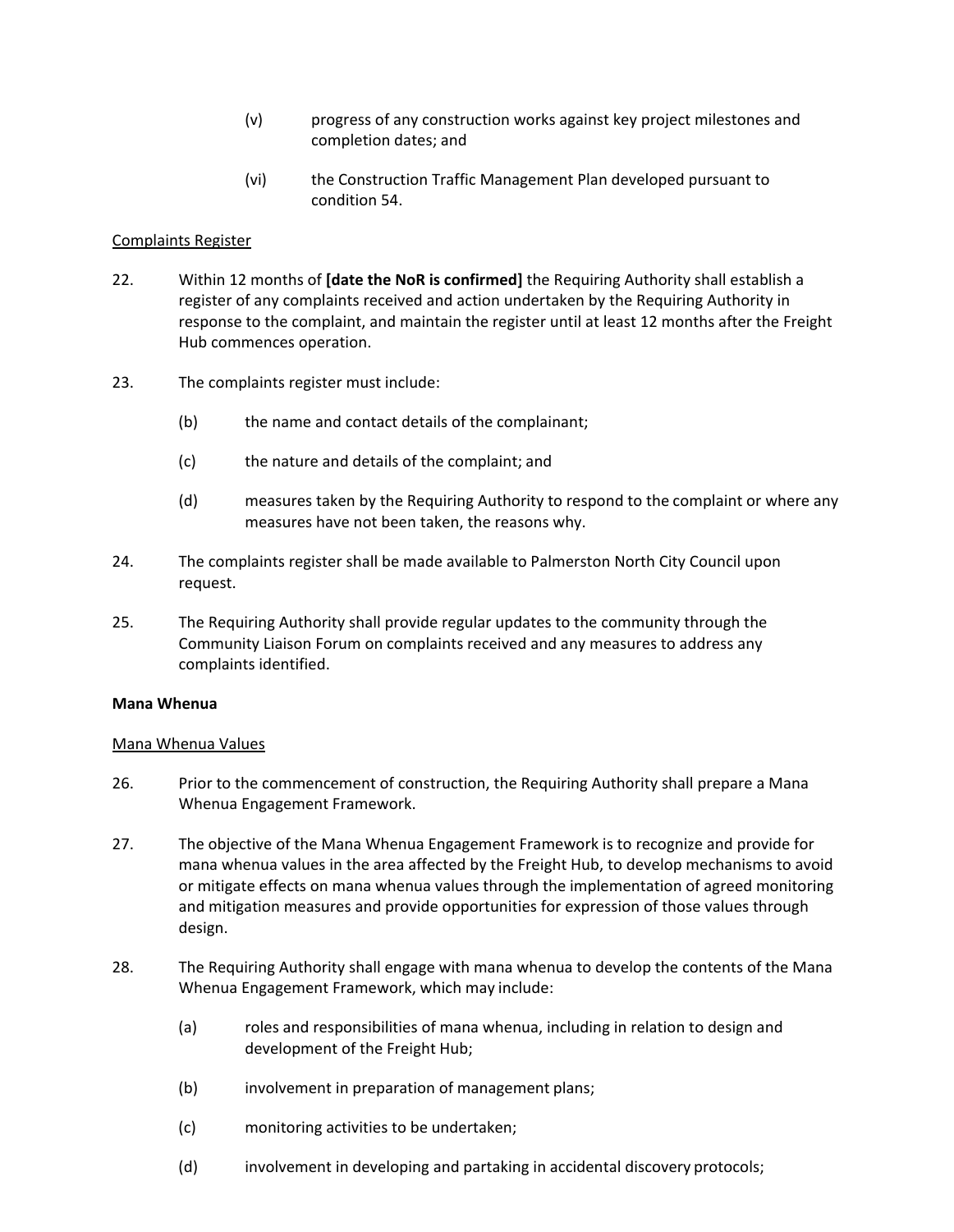- (e) site dedication protocols; and
- (f) opportunities for the expression of mana whenua values in the design and development of the Freight Hub.

# **Contamination**

- 29. Prior to commencement of construction, the Requiring Authority shall undertake a detailed site investigation in accordance with the Resource Management (National Environmental Standard for Assessing and Managing Contaminants in Soil to Protect Human Health) Regulations 2011 ("**NES-CS**").
- 30. The Requiring Authority shall ensure that any contaminated soil identified from the detailed site investigation is managed in accordance with the requirements of the NES-CS, and where appropriate prepare a Contaminated Site Management Plan.

# **Archaeology**

- 31. The Requiring Authority shall ensure that where any land disturbing works occur in an area of the Designation which is not subject to an archaeological authority under the Heritage New Zealand Pouhere Taonga Act 2014, an accidental discovery protocol is in place.
- 32. The accidental discovery protocol shall be prepared in collaboration with mana whenua and shall include:
	- (a) specific procedures in the event that kōiwi tangata or taonga are discovered; and
	- (b) activities that must be undertaken before construction activities in the vicinity of a discovery may recommence, including appropriate tikanga, recording, recovery of artifacts, and engagement.

# **Stormwater**

# Stormwater Management Report

- 33. The Requiring Authority shall prepare and submit a Stormwater Management Report with the first outline plan to Palmerston North City Council containing details of the stormwater detention ponds.
- 34. The Stormwater Management Report shall be prepared by a suitably qualified and experienced person.
- 35. The purpose of the Stormwater Management Report is to confirm the design of the stormwater detention ponds is sufficient to mitigate the potential downstream flooding effects as a result of any increased stormwater runoff from the Freight Hub and/or the loss of flood plain storage as a result of the site formation.
- 36. The Stormwater Management Report shall:
	- (a) outline the results of hydraulic modelling of the Mangaone Stream Catchment as affected by the Freight Hub; and
	- (b) confirm the appropriate size of the stormwater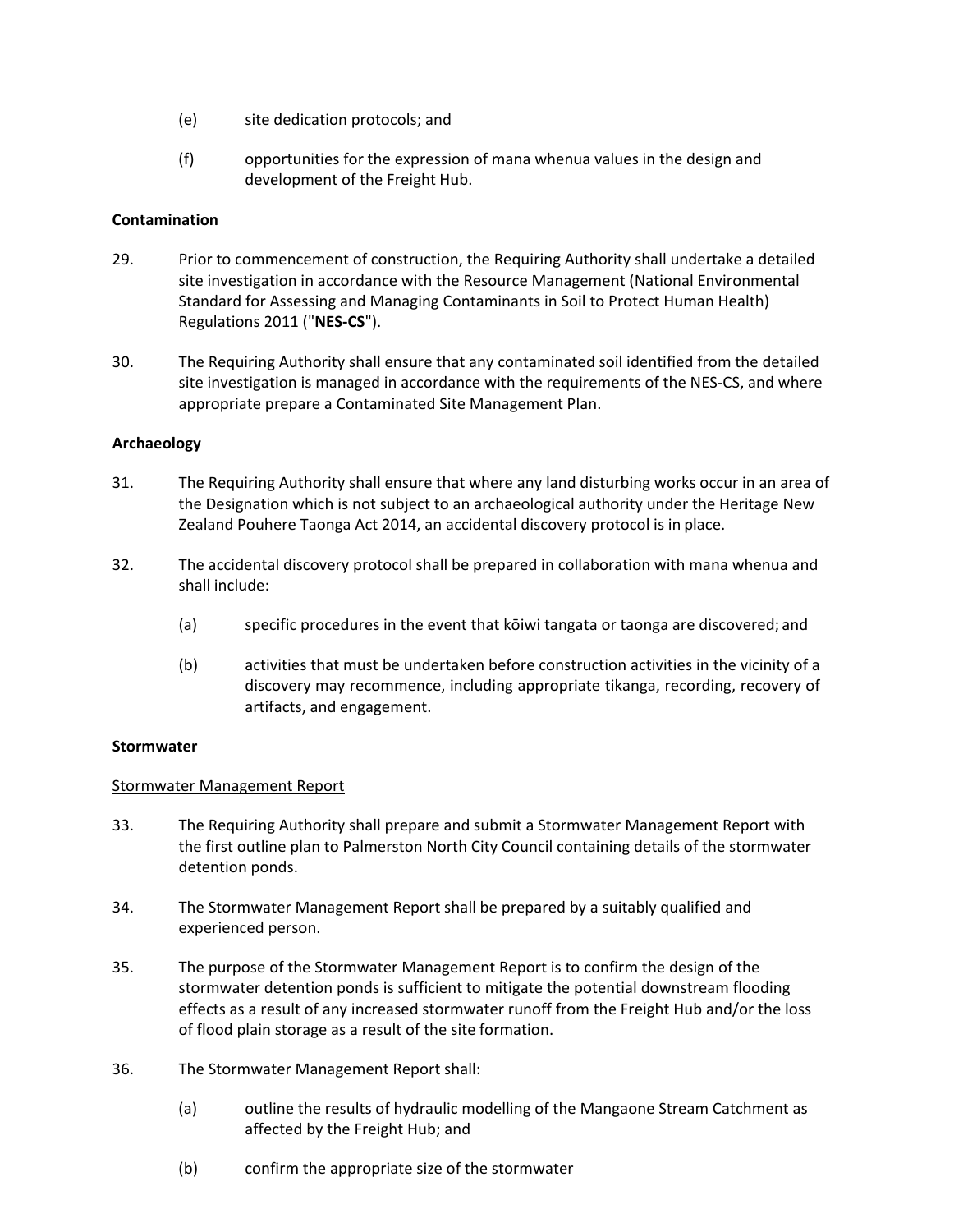detention ponds.

# Stormwater Management and Monitoring Plan

- 37. Prior to commencement of construction, the Requiring Authority shall prepare and implement a Stormwater Management and Monitoring Plan.
- 38. The objective of the Stormwater Management and Monitoring Plan is to outline the design features for the effective operation of the stormwater system, and the methods for the monitoring and maintenance of the stormwater system.
- 39. The Stormwater Management and Monitoring Plan shall be prepared by a suitably qualified and experienced person.
- 40. The Stormwater Management and Monitoring Plan shall include:
	- (a) design measures to assist with achieving hydraulic neutrality and methods to assist with stormwater treatment and contaminant removal utilising natural systems including retention areas, permeable surfaces, wetland/swales and appropriate vegetation;
	- (b) the methods that will be used for the operation and maintenance of the stormwater management system to ensure its successful long-term performance, including sediment removal, clearance of debris, replacement of vegetation, and training of operators; and
	- (c) details of the location and operation of any stormwater outlets from the site, including emergency spillway.

# **Level Crossing Safety Impact Assessment**

- 41. At least 12 months prior to construction commencing, the Requiring Authority shall commission Level Crossing Safety Impact Assessments for:
	- (a) the Campbell Road/Kairanga Bunnythorpe Road level crossing; and
	- (b) the Waughs Road/Campbell Road level crossing.
- 42. The Requiring Authority will engage with Palmerston North City Council to determine how to appropriately allocate implementation responsibilities in relation to the recommendations in each Level Crossing Safety Impact Assessment.

# **Road Network Integration Plan**

- 43. At least 12 months prior to construction commencing, the Requiring Authority shall prepare a Road Network Integration Plan.
- 44. The objective of the Road Network Integration Plan is to ensure that the roading network for the Freight Hub is appropriately managed and integrated with the wider transportnetwork.
- 45. The Requiring Authority shall consult and share information with Palmerston North City Council, Horizons Regional Council and Waka Kotahi NZ Transport Agency in preparing the Road Network Integration Plan.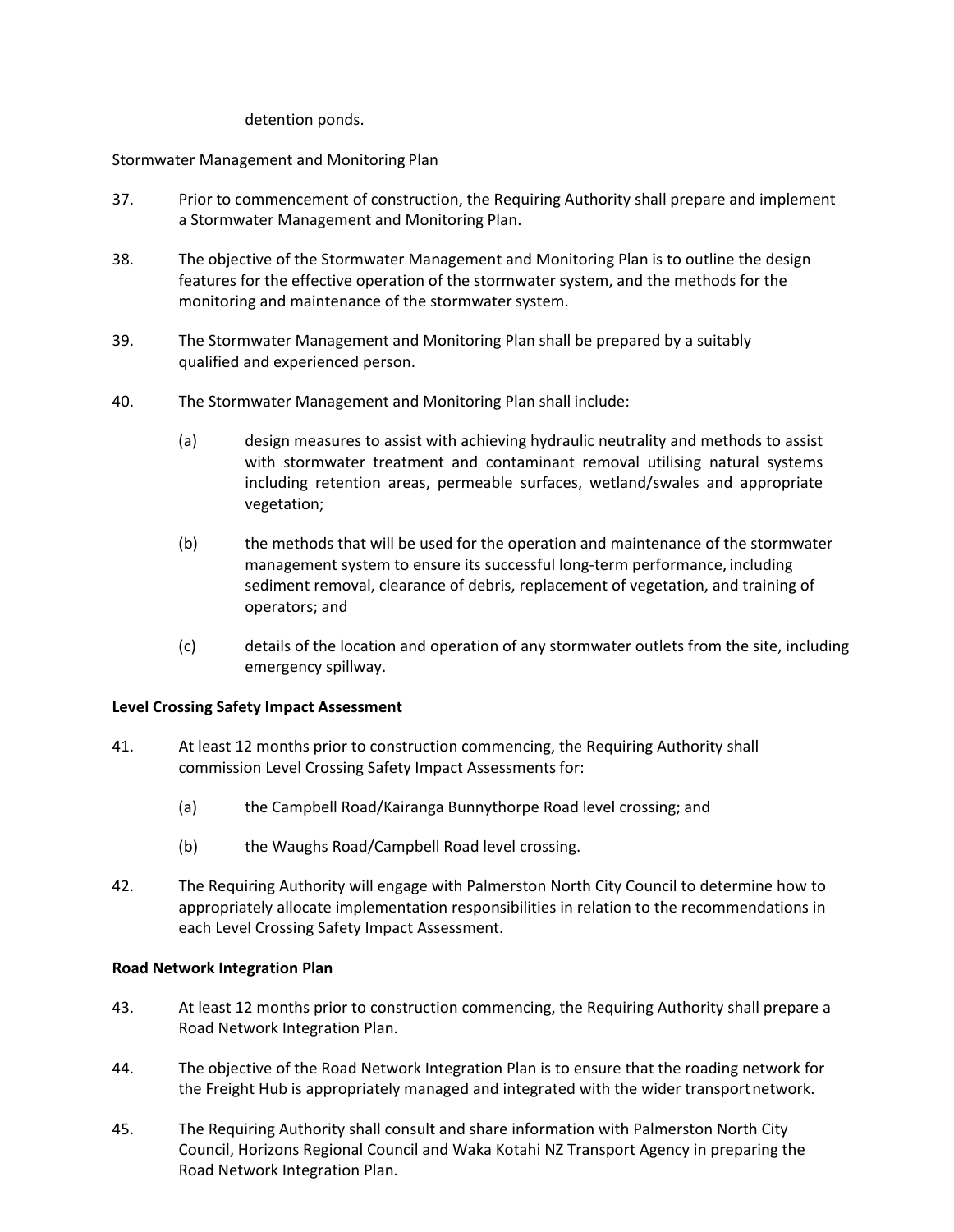- 46. The Road Network Integration Plan shall include:
	- (a) the timing for the closure of and/or the legal stopping of any relevant roads (or sections of roads, as the case may be), including Railway Road, Clevely Line, Te Ngaio Road and Roberts Line;
	- (b) the location, timing and design of any access to the Freight Hub;
	- (c) any changes and upgrades required to existing property accesses, intersections and roads required for construction and operation of the Freight Hub to be delivered by the Requiring Authority;
	- (d) the timing for the closure of any level crossings;
	- (e) the proposed speed limits for any new roads and changes to speed limits for existing roads;
	- (f) the location and timing and form of any changes and upgrades to pedestrian walkways, cycleways and public transport facilities, including any new walkways, cycleways and public transport facilities, including new or relocated bus stops;
	- (g) the location and timing of confirmed and funded upgrades or additions to the wider transport network and the identification of opportunities for that wider transport network to integrate with any roading upgrades and connections required for construction and operation of the Freight Hub; and
	- (h) details of the feedback provided by Palmerston North City Council, and Horizons Regional Council and Waka Kotahi NZ Transport Agency and how this has been incorporated into the Road Network Integration Plan, including any feedback regarding the location and timing of a ring road and/or any bypasses of Bunnythorpe and how these connections integrate with the roading network required for the construction and operation of the Freight Hub.

#### **Landscape Plan**

- 47. Prior to commencement of construction, the Requiring Authority shall prepare a Landscape Plan.
- 48. The objective of the Landscape Plan is to outline the landscape measures to be incorporated into the Freight Hub design, to manage potential adverse effects of the Freight Hub on landscape, visual amenity and natural character.
- 49. The Landscape Plan shall be prepared by a suitably qualified and experienced person.
- 50. The Landscape Plan shall include:
	- (a) the extent to which the design of the Freight Hub aligns with the industrial and rural values highlighted in the North East Industrial Design Guide. Where a different approach to the North East Industrial Design Guide is proposed, the Landscape Plan shall outline the reasons for a departure from the approach and outline why the alternative approach is preferred.
	- (b) the location and types of proposed landscape and visual amenity plantings, including planting of stormwater detention ponds, stream and riparian margins, cut faces, fill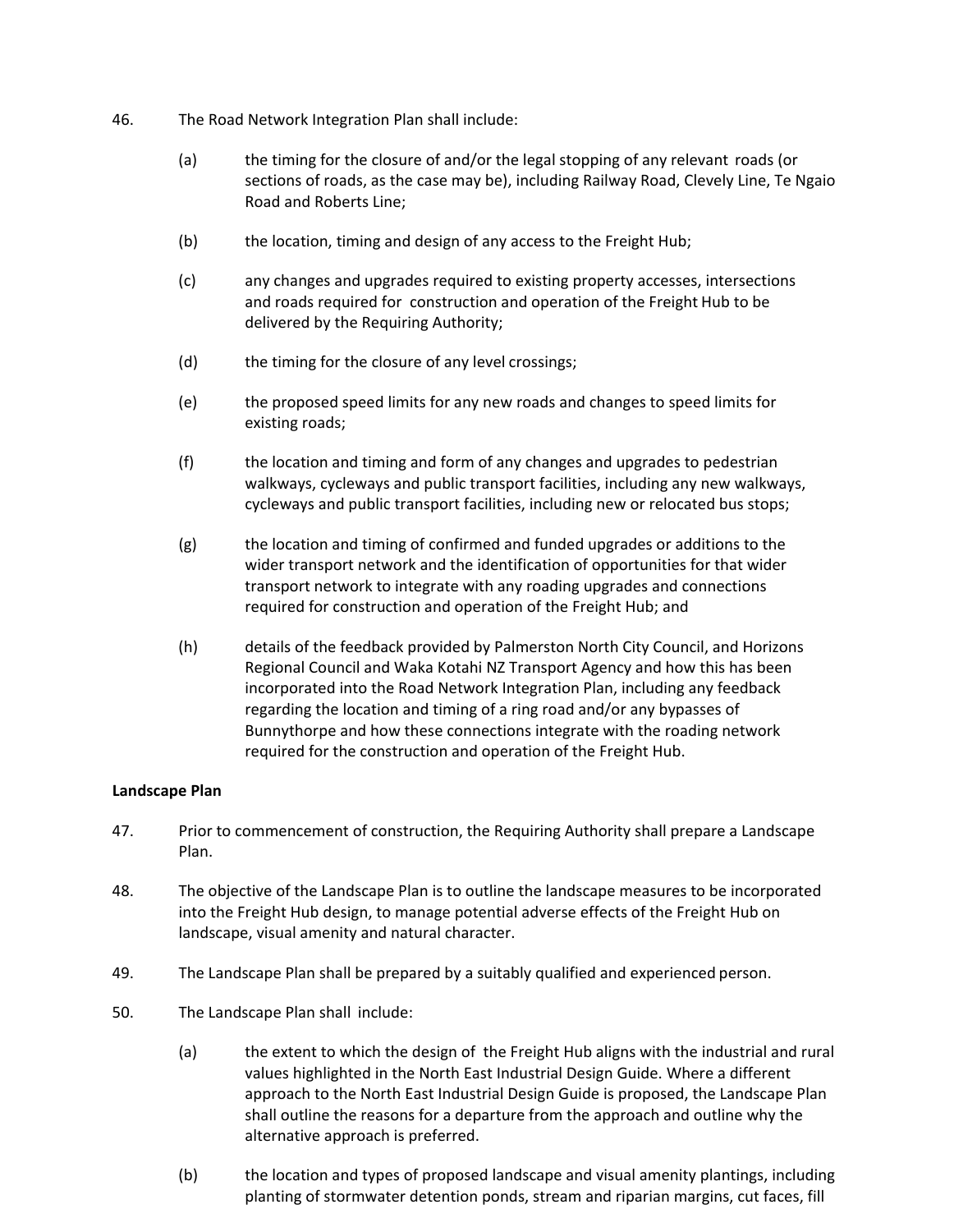batters, and show how these plantings will integrate the built forms of the Freight Hub into the surrounding environment;

- (c) how the proposed planting would enhance the natural character of the Mangaone Stream surrounds;
- (d) how any roads and walkways within the designation extent integrate into the character of the surrounding area;
- (e) the location of the proposed noise mitigation structures as outlined in the Operational Noise and Vibration Plan, and where required, the final form, finish, and planting of these structures (including vertical noise barriers and bunds) along Sangsters Road and Maple Street, including vertical noise barriers and bunds and associated planting;
- (f) the proposed timing for any landscape or visual amenity planting to maximise mitigation planting coverage prior to construction of the main buildings and/or operation of the Freight Hub where practicable; and
- (g) the process and programme for maintaining any landscape or visual amenity planting.

#### **Construction**

#### Construction Management Plan

- 51. Prior to commencement of the construction, the Requiring Authority shall prepare a Construction Management Plan, and implement the plan for the duration of construction.
- 52. The objective of the Construction Management Plan is to outline measures for managing construction related effects.
- 53. The Construction Management Plan shall include:
	- (a) a construction programme, including any seasonal timings for works;
	- (b) a detailed site layout;
	- (c) the design and management specifications for all earthworks on-site, including disposal sites and their location;
	- (d) measures to be implemented to minimise dust from construction and related earthworks;
	- (e) the design of temporary lighting for enabling and construction works and construction support areas;
	- (f) details on the timing of the installation of screening and planting and opportunities where this can be undertaken prior to works commencing;
	- (g) the approach to the management of construction waste;
	- (h) the accidental discovery protocol adopted by the Requiring Authority;
	- (i) a description of training requirements for all site personnel (including employees,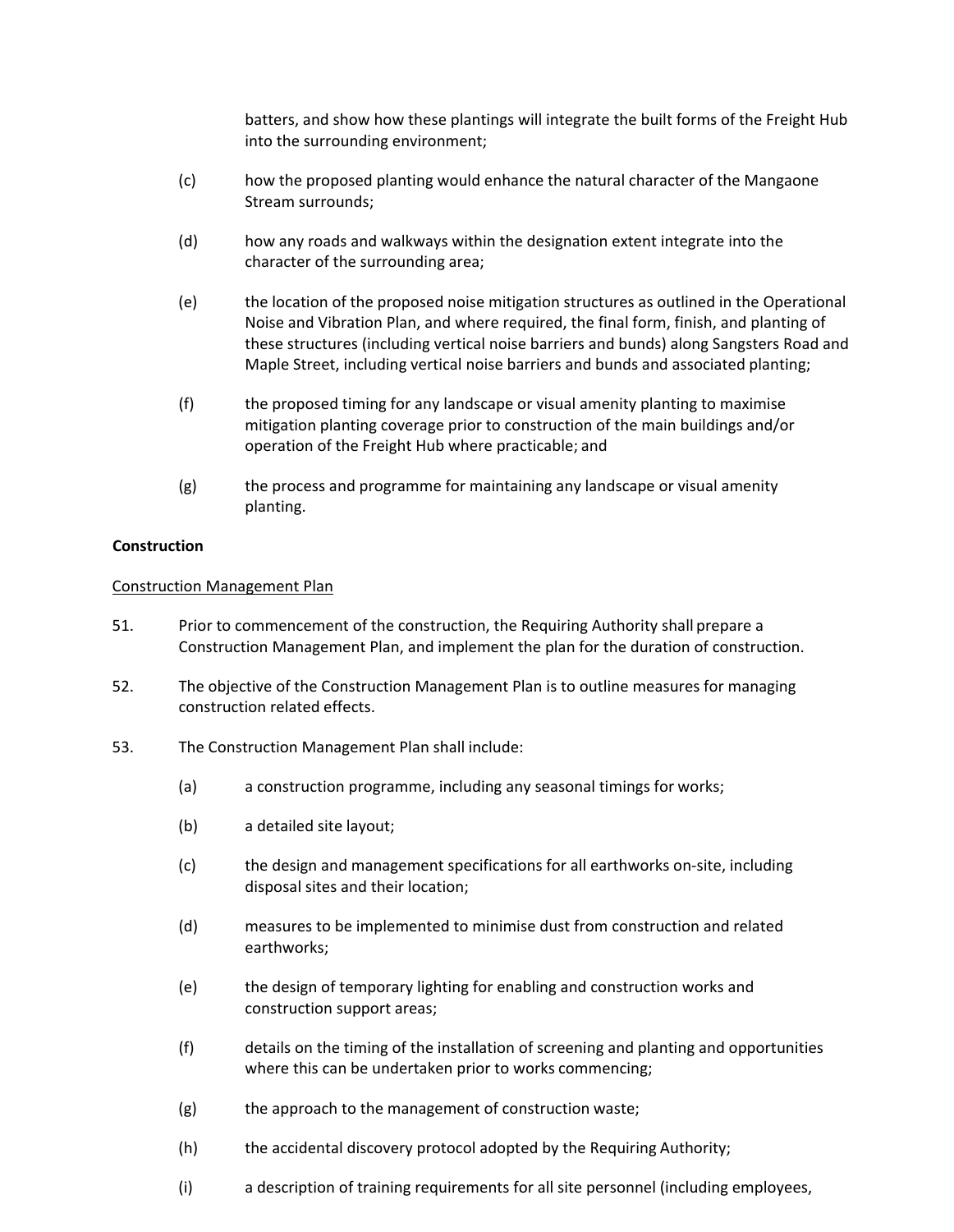subcontractors and visitors) including details of briefings for employees and subcontractors about the accidental discovery protocol adopted by the Requiring Authority;

- (j) environmental incident and emergency management procedures; and
- (k) contact numbers for key construction staff, and staff responsible for any monitoring requirements.

# <span id="page-8-0"></span>Construction Traffic Management Plan

- 54. Prior to the commencement of construction, the Requiring Authority shall prepare a Construction Traffic Management Plan, and implement the plan for the duration of construction.
- 55. The objective of the Construction Traffic Management Plan is to outline the methods that will be undertaken to minimise adverse effects from construction works on property access, traffic safety and efficiency of traffic movements.
- 56. The Construction Traffic Management Plan shall be prepared by a suitably qualified and experienced person.
- 57. The Construction Traffic Management Plan shall:
	- (a) identify the numbers, frequencies, and timing of traffic movements for each phase of the construction programme as developed under the Construction Management Plan, including any limitations on heavy vehicle movements through key areas during night and peak times, as required;
	- (b) identify safe site access routes, site access arrangements, and access points for vehicles in a manner consistent with Waka Kotahi NZ Transport Agency's Code of Practice for Temporary Traffic Management;
	- (c) outline methods to manage local and network wide effects of the construction, including temporary traffic management measures, such as traffic detours including for public transport and school bus routes and temporary speed limits;
	- (d) provide details for measures to maintain safe pedestrian and cyclist access movements in the vicinity of the site;
	- (e) include the construction vehicle noise limits and any requirements for effective noise suppression;
	- (f) detail measures to provide vehicle access to private and adjacent properties;
	- (g) identify opportunities to use the rail network to minimise effects on the roading network where practicable;
	- (h) provide details for any new permanent accesses to be formed at the earliest practical opportunity to limit the adverse effects of construction and severance;
	- (i) provide measures for the management of fine material loads (e.g. covers) and the timely removal of any material deposited or spilled on public roads; and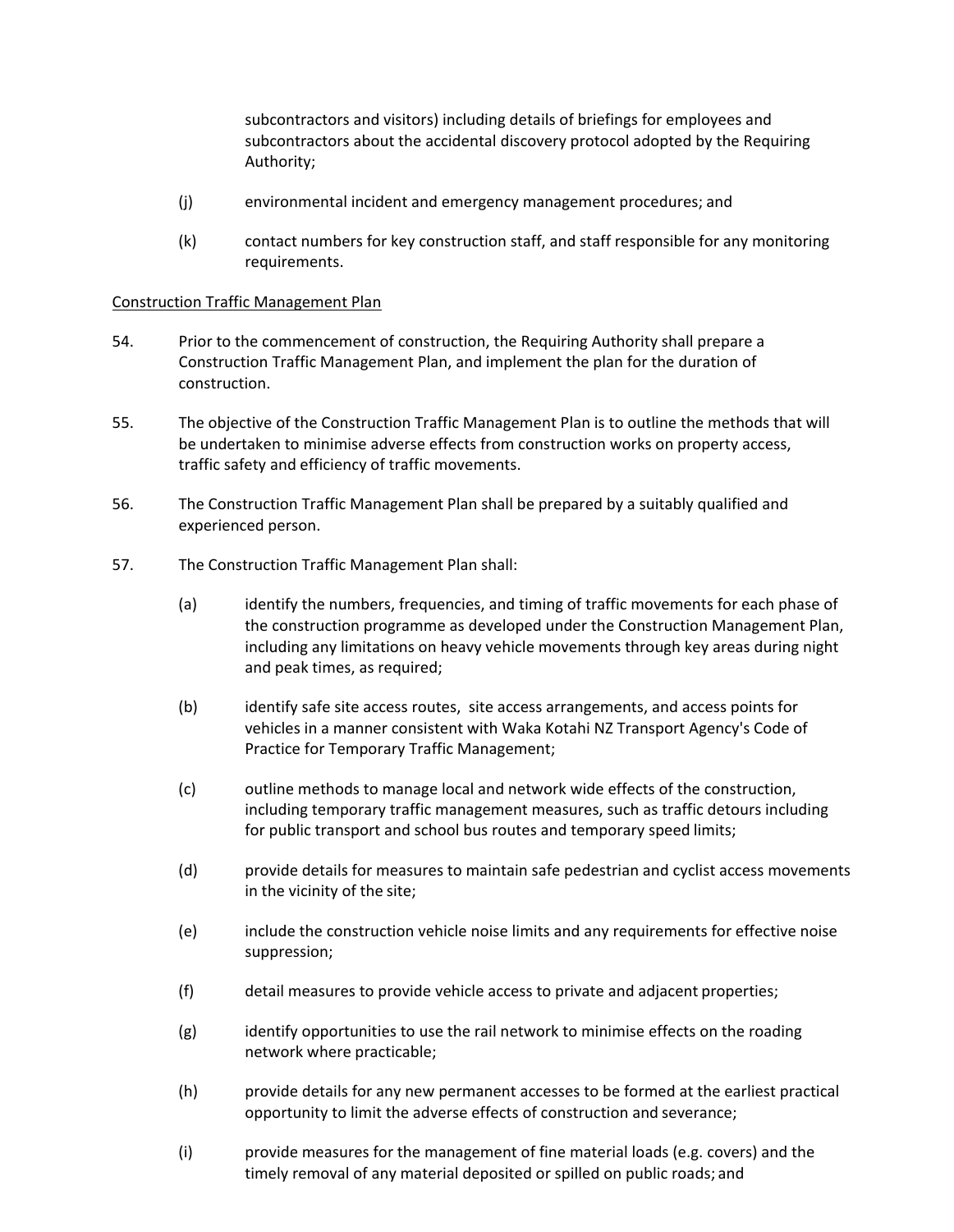(j) provide a process for preparing a traffic management communications plan.

# Construction Noise and Vibration Management Plan

- 58. Prior to the commencement of construction, the Requiring Authority shall prepare a Construction Noise and Vibration Management Plan, and implement the plan for the duration of construction.
- 59. The purpose of the Construction Noise and Vibration Management Plan is to demonstrate how compliance with the following will be achieved for the duration of construction of the Freight Hub, where applicable to the relevant works:
	- (a) NZS 6803:1999 Acoustics Construction Noise; or
	- (b) Waka Kotahi, State Highway Construction and Maintenance Noise and Vibration Guide, 2019.
- 60. The Construction Noise and Vibration Management Plan shall be prepared by a suitably qualified and experienced person.
- 61. The Construction Noise and Vibration Management Plan shall include:
	- (a) a description of the projected construction noise and vibration levels;
	- (b) a description of the construction works and processes;
	- (c) a description of anticipated equipment and any noise or vibration suppression devices;
	- (d) the hours of operation, including times and days when activities causing noise and/or vibration would occur;
	- (e) identification of affected dwellings and projected noise and vibration levels for those dwellings;
	- (f) methods and frequency for monitoring and reporting on construction noise and vibration; and
	- (g) construction equipment operator training procedures and expected construction site behaviours.

# **Operational Lighting**

- 62. Prior to the commencement of construction of the Freight Hub, the Requiring Authority shall prepare a Lighting Design Plan.
- 63. The objective of the Lighting Design Plan is to demonstrate how the lighting for the outdoor operational areas, internal access roads, and carparks of the Freight Hub will be designed to manage glare and light spill from the operation of the Freight Hub, and to comply with R12A.4(f) of the District Plan.
- 64. The Lighting Design Plan shall include: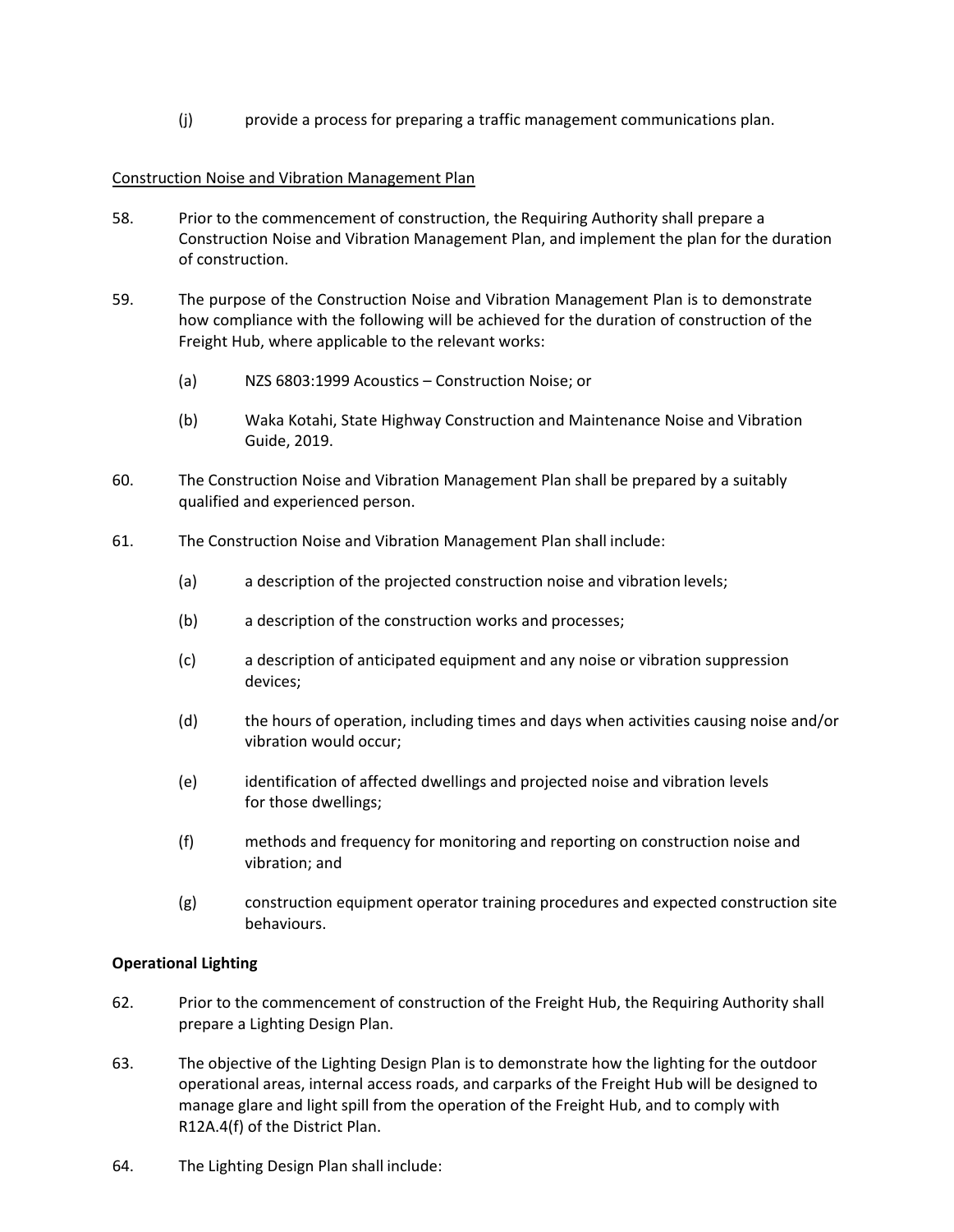- (a) the lighting standards to be complied with;
- (b) the projected light spill or glare calculations; and
- (c) the proposed locations and design for lighting structures, including any measures to reduce potential adverse visual amenity effects including minimising where practicable, the number of lighting poles and the height of lighting towers.

#### **Operational Traffic Management Plan**

- 65. The Requiring Authority shall prepare and implement an Operational Traffic Management Plan.
- 66. The objective of the Operational Traffic Management Plan is to outline the methods that will be undertaken to manage adverse transport effects from operational activities of the Freight Hub.
- 67. The Operational Traffic Management Plan shall include:
	- (a) a description of the expected traffic generation, including light and heavy vehicles, for activities within the Freight Hub;
	- (b) the method for assessing the performance of accesses to the Freight Hub, both in terms of safety and traffic efficiency;
	- (c) the form and timing of safety upgrades to the section of Roberts Line between Railway Road and Richardsons Line, including in respect of established accesses and intersections; and
	- (d) a description of any other roading connections relevant to the access or operation of the Freight Hub detailed in the Road Network Integration Plan.
- 68. The Requiring Authority shall review and update the Operational Traffic Management Plan with each outline plan of works for buildings and development of the Freight Hub where relevant.

# **Operational Noise and Vibration**

- 69. The Requiring Authority shall prepare and implement an Operational Noise and Vibration Management Plan.
- 70. The objective of the Operational Noise and Vibration Management Plan is to detail mitigation and ongoing measures to control noise and vibration effects from the operation of the Freight Hub.
- 71. The Operational Noise and Vibration Management Plan shall be prepared by a suitably qualified and experienced person.
- 72. The Operational Noise and Vibration Management Plan shall outline:
	- (a) the noise and vibration limits for both day and night time activities within the Freight Hub must operate;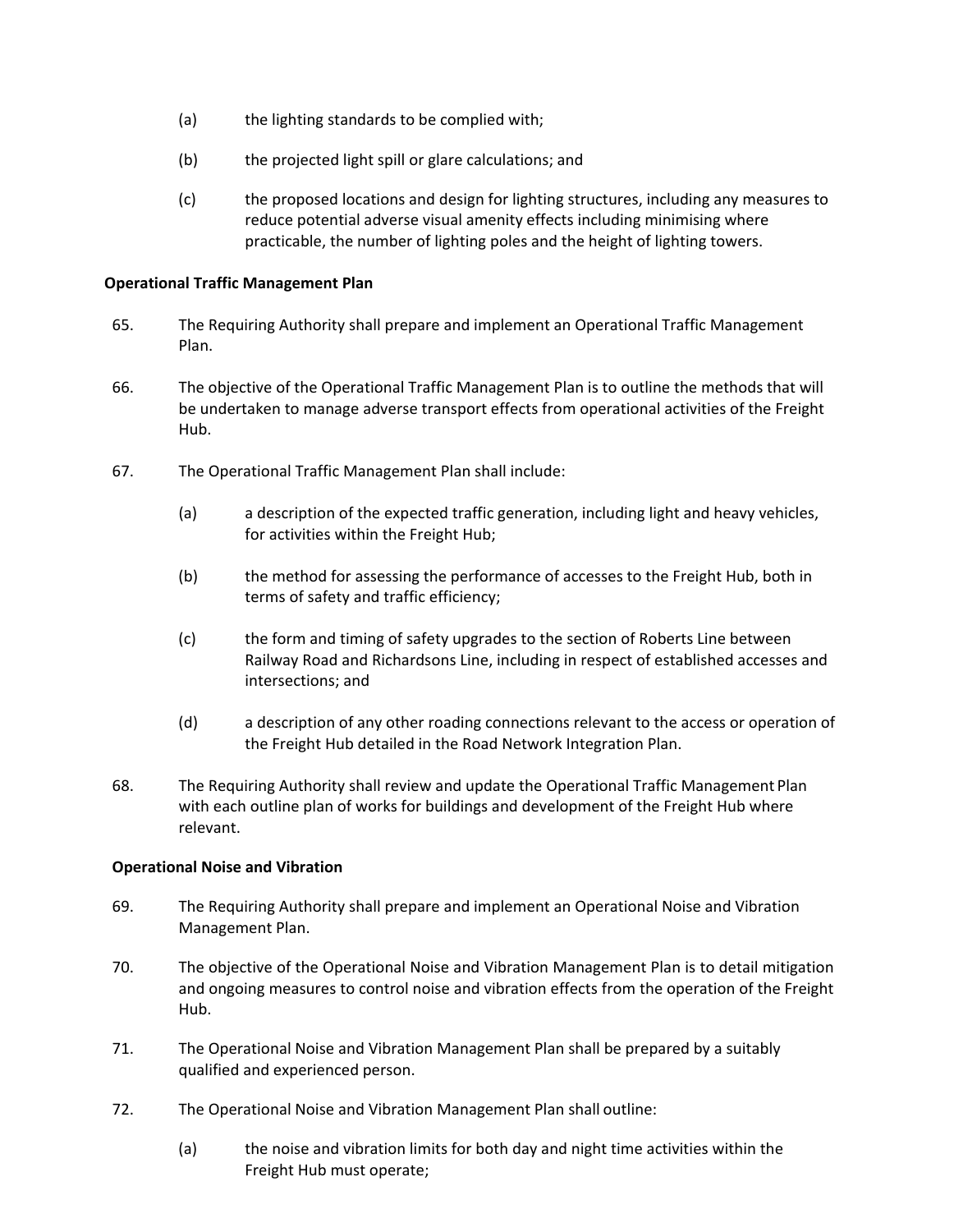- (b) the details and location of any noise mitigation structures required to manage the noise effects including:
	- (i) a continuous barrier, including bunds and/or natural elevation on the eastern boundary of the designation extent to 5 metres above the finished ground level of the Freight Hub; and
	- (ii) a barrier 3 metres above finished ground level of the Freight Hub on the northern boundary of the designation extent.
- (c) the outcome of investigations undertaken for dwellings existing as at [23 October 2020] that are predicted to be subject to exceedance of Category A noise criteria contained at Table 5 of Technical Report D – Acoustic Assessment;
- (d) the acoustic treatment that is necessary to achieve acceptable internal noise levels of 35 dB LAeq(1h) in bedrooms and 40 dB LAeq(1h) in other habitable spaces of dwellings as at **[23 October 2020]**;
- (e) the process for undertaking modelling and monitoring of operational noise and vibration;
- (f) the location of permanent noise monitors which shall include one in the northern area and one in the eastern area of the Freight Hub; and
- (g) site noise management measures including operation of machinery and equipment in a manner to avoid unreasonable noise.
- 73. The Requiring Authority shall make the current version of the Operational Noise and Vibration Management Plan publicly available.
- 74. The Requiring Authority shall review and update (including with any additional noise modelling as required) the Operational Noise and Vibration Management Plan:
	- (a) annually; and
	- (b) prior to any significant changes in activity at the Freight Hub that might reasonably be expected to alter or otherwise affect the noise and vibration levels generated from the Freight Hub.

# **Operational Dust Management**

- 75. The Requiring Authority shall prepare and implement an Operational Dust Management Plan.
- 76. The objective of the Operational Dust Management Plan is to detail the mitigation and ongoing measures to control dust effects from the operation of the Freight Hub.
- 77. The Operational Dust Management Plan shall be prepared by a suitably qualified and experienced person.
- 78. The Operational Dust Management Plan shall outline:
	- (a) The details and location of dust generating activities on the site;
	- (b) A description of any sensitive receptor locations;